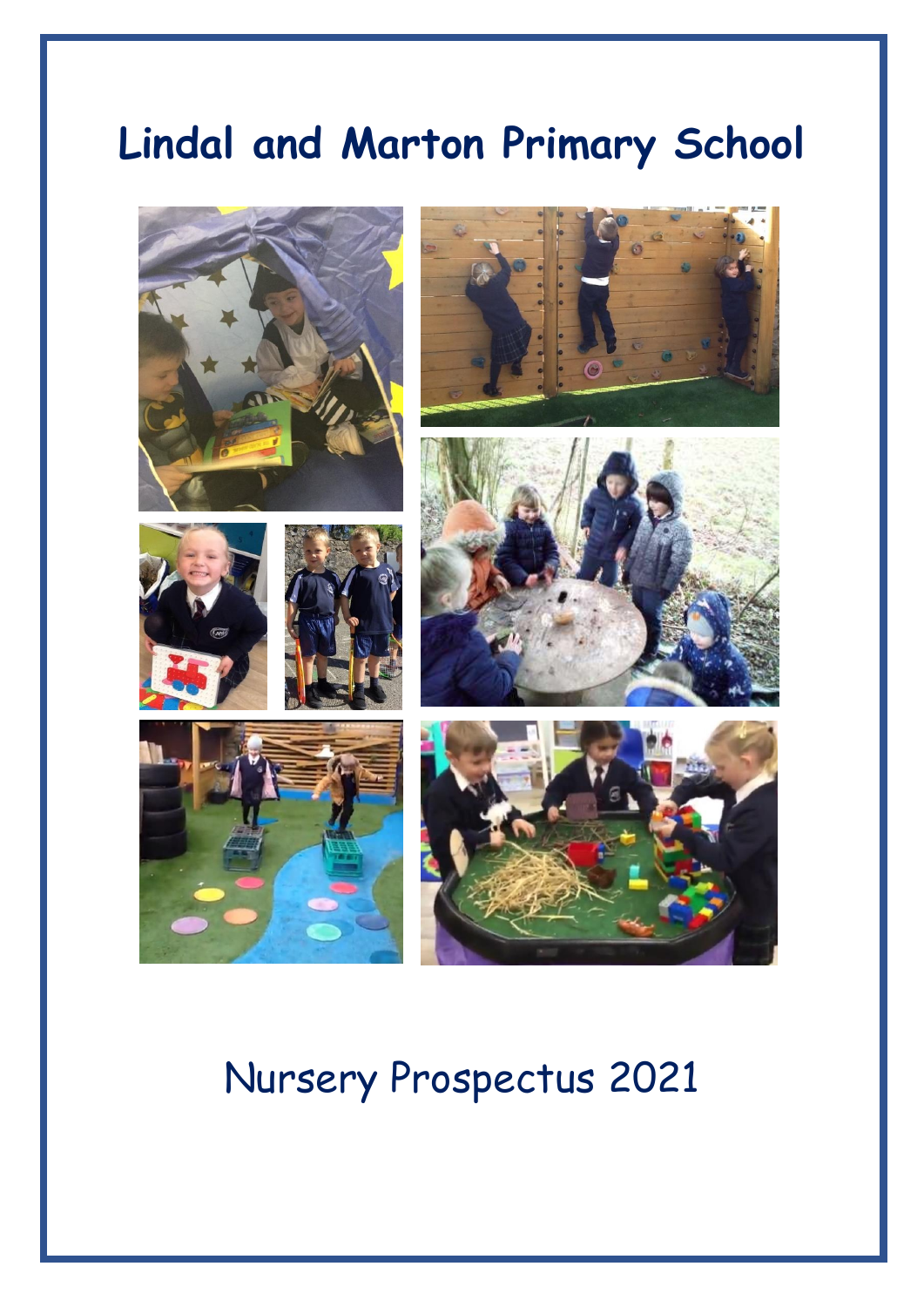#### **Welcome**

Lindal and Marton Primary School offers a safe, caring environment, and provides a wealth of learning opportunities that ensures that each child develops socially, academically and emotionally. We are confident that you will find a community where standards of behaviour and respect for others are given the highest priority; where every child is encouraged to strive to achieve their best, and above all an environment where children are happy and eager to learn.

Bringing in a nursery year group to Lindal and Marton has been an ambition that the governors and I have had for the school for a number of years. In September 2020 we welcomed our first group of nursery pupils.

If you have not already done so, you are very welcome to visit the school by arrangement.

*Mrs Doran*

Headteacher

## **Contact Us**

#### **Telephone/Fax**

01229 462710

#### **E-mail**

admin@lindalmarton.cumbria.sch.uk

#### **Address**

Pit Lane, Lindal-in-Furness, Ulverston, Cumbria, LA12 0NB

## **Website**

[www.lindalmarton.com](http://www.lindalmarton.com/)

You can also follow our school on Twitter and Facebook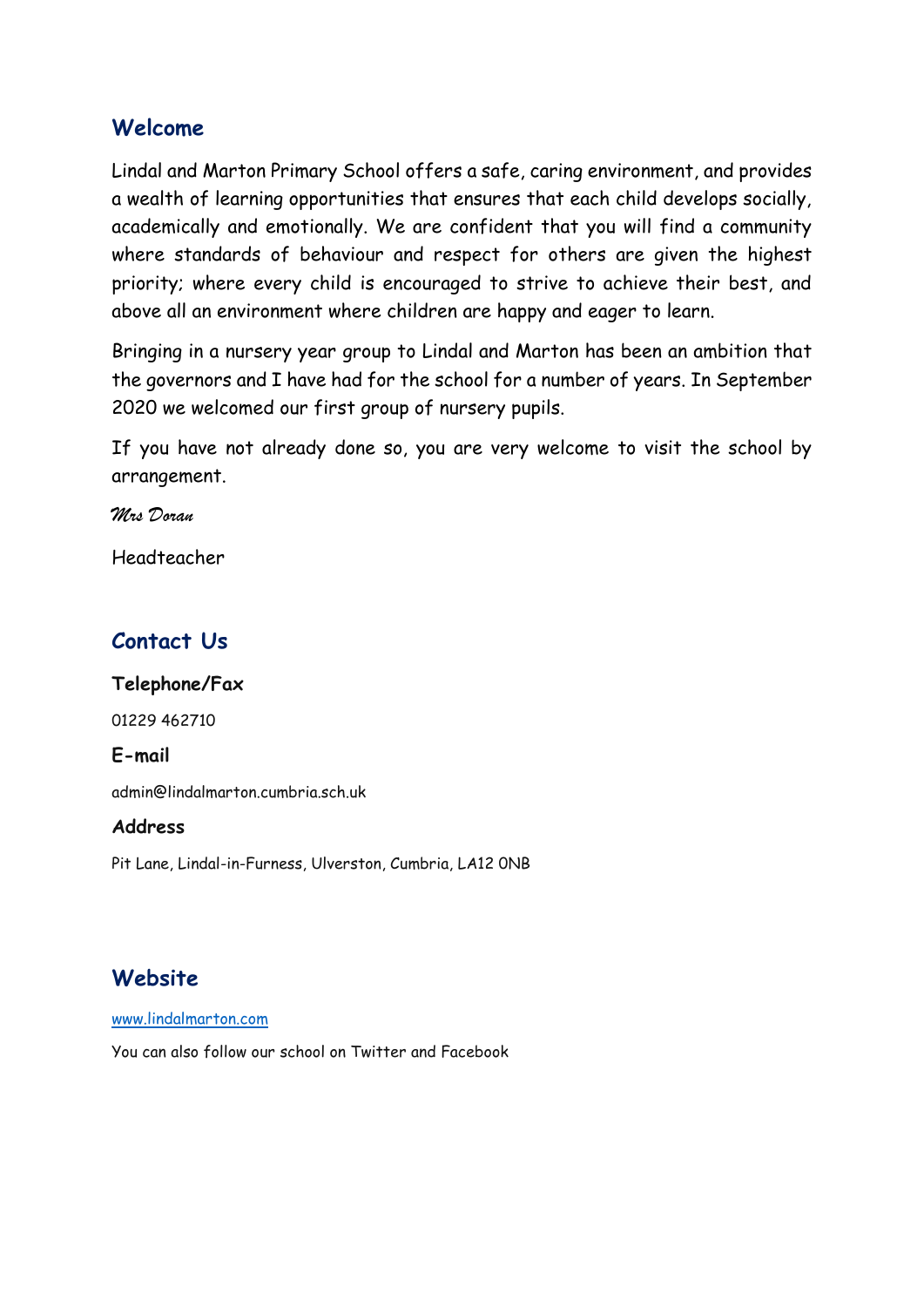## **Staffing**

Nursery provision is overseen by Mrs Lawson who, as well as being a Senior Teacher at the school, is a Specialist Leader of Education, specialising in Early Years and Phonics. Miss Mallinson is our Nursery & Reception Teacher and she is supported by the Early Years team which includes Mrs Dalziel (STA) and Miss Darby (Apprentice TA).



## **Environment**

In the EYFS we make use of both the indoor and outdoor environment to ensure that children have a broad range of learning experiences. We are extremely fortunate to have a vibrant indoor and outdoor space.

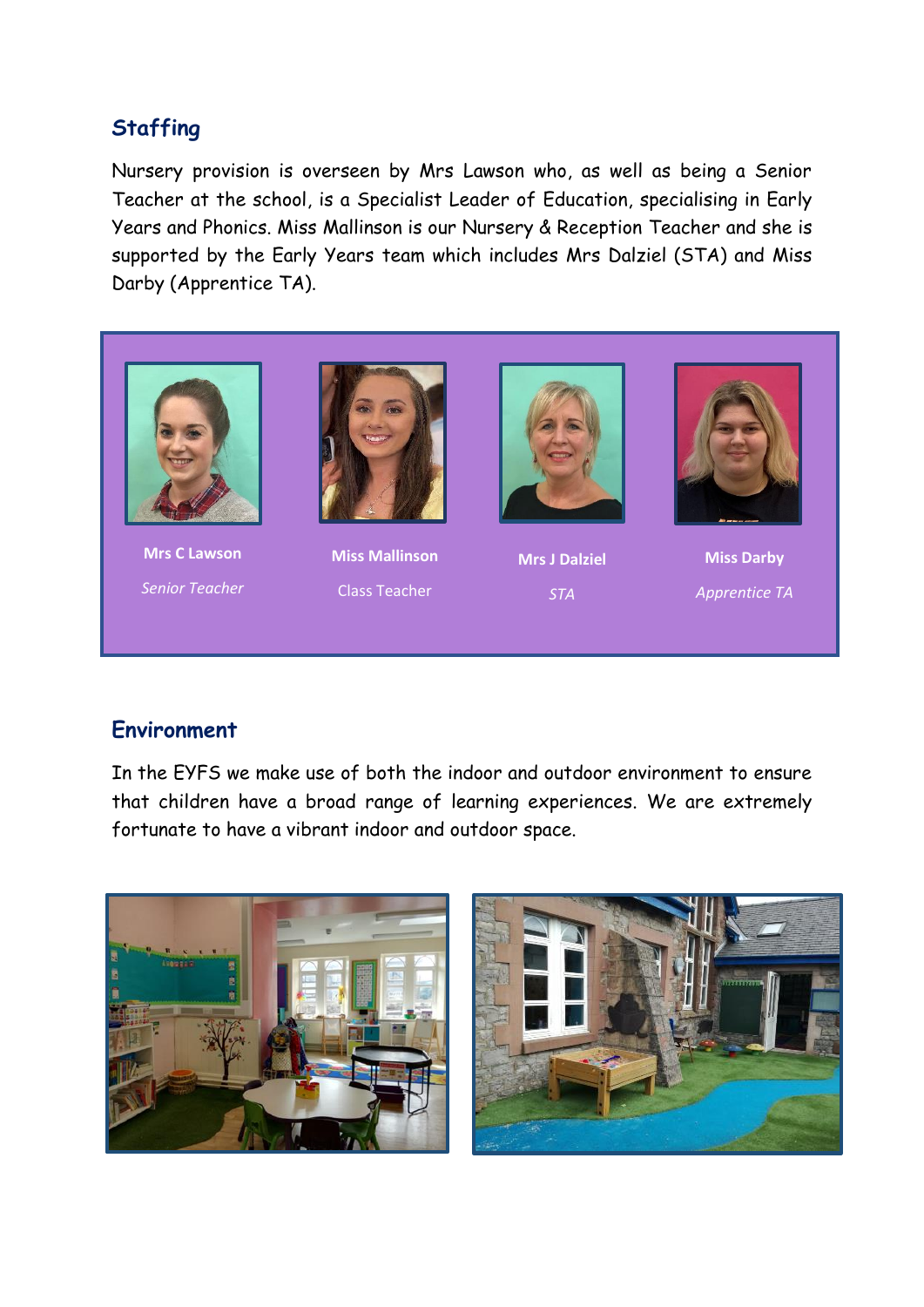## **Why should I send my child to Nursery?**

Every child deserves the best possible start in life to reach their full potential. Children develop quickly from birth to five years of age meaning their experiences and learning during this time have a major impact upon their future life chances. Sending children to Nursery ensures they are better equipped for education. At Lindal and Marton children in the Early Years Foundation Stage benefit from high quality teaching and learning experiences. The provision allows children the opportunity to develop social skills, grow in confidence, learn new skills, and increase in independence. We pride ourselves in providing a nurturing and caring environment enabling pupils to thrive.

## **Areas of Learning**

Nursery pupils will learn alongside their Reception peers with opportunities for play-based learning which forms the basis of the Foundation Curriculum. Activities will be pitched at an appropriate level with a focus on individual needs and interests.

The Early Years Foundation Stage promotes teaching and learning to ensure children's 'school readiness' and gives children the broad range of knowledge and skills that provide the right foundation for good future progress though school and life (EYFS, 2012).

#### There are seven areas of learning and development:

- communication and language
- physical development
- personal, social and emotional development
- literacy
- mathematics
- understanding the world
- expressive arts and design

#### Assessment

- Assessment is based on classroom observation
- We use a program called Tapestry to record pupil progress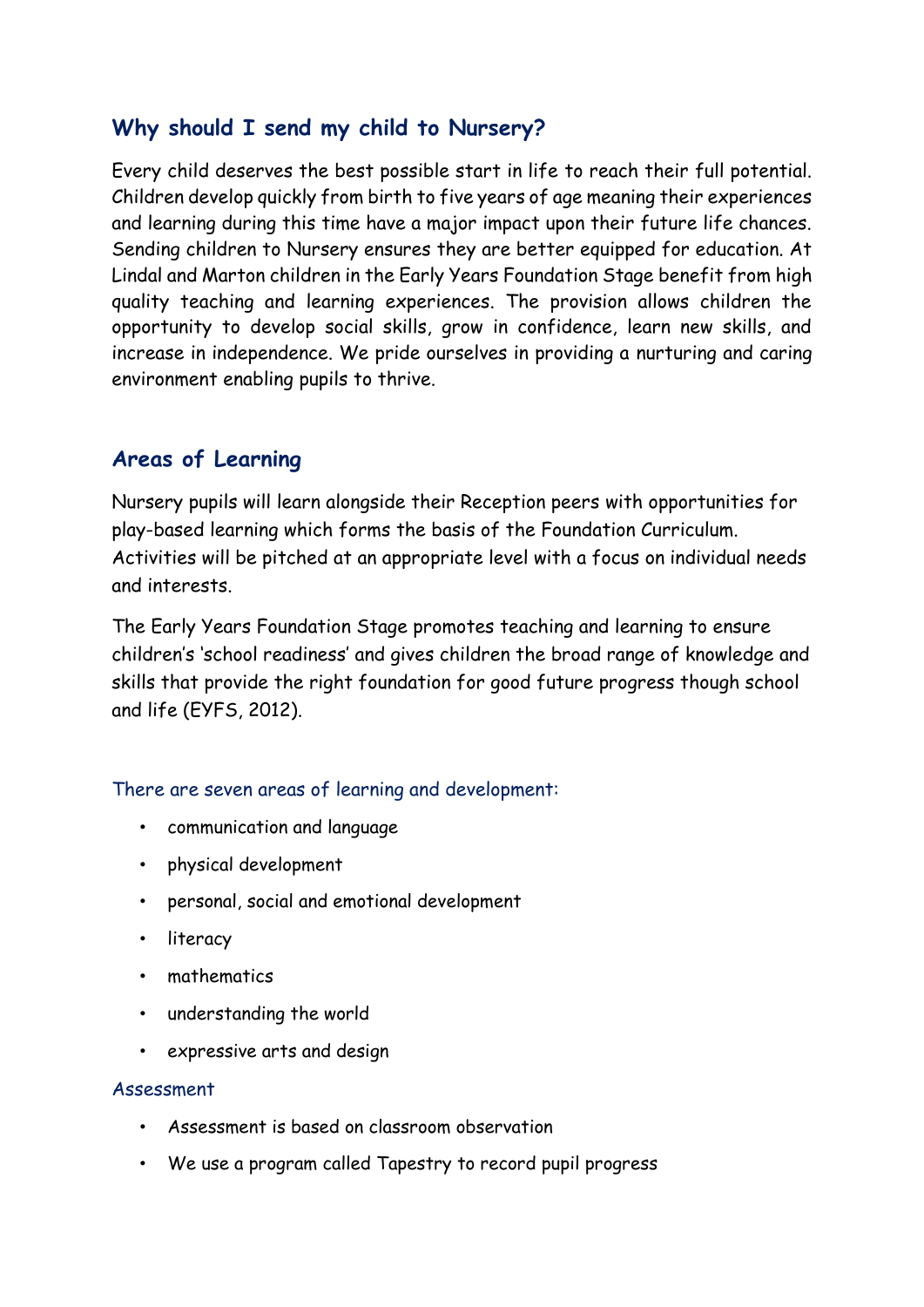### **When can my child start Nursery?**

Children can start Nursery during the term after their third birthday. Children should be toilet trained, however, pupils with special needs may be admitted wearing nappies.

## **Applying for Nursery**

If you wish to apply for a place, please contact the school office. Applications will be prioritised according to Cumbria Education Service Nursery admissions policy. The table below details application deadlines and typical school start dates for your child. We can accept new nursery pupils at other points in the year but this is dependant on our current class size and staffing ratios.

| Turning 3 Years Old                   | Month of Entry | <b>Closing Date for Applications</b> |
|---------------------------------------|----------------|--------------------------------------|
| $1st$ April to $31st$ August          | September      | 31 <sup>st</sup> March               |
| 1st September to 31st December        | January        | 31 <sup>st</sup> October             |
| 1 <sup>st</sup> January to 31st March | April          | 31 <sup>st</sup> December            |

Application forms can be downloaded from either the Cumbria County Council website and completed electronically and emailed to the school. A scanned copy or photograph of your child's birth certificate should also be sent.

<https://www.cumbria.gov.uk/childrensservices/schoolsandlearning/lss/nursery/nursery15-16.asp>

Alternatively, if you call into school we will happily print off a form for you to complete and then return.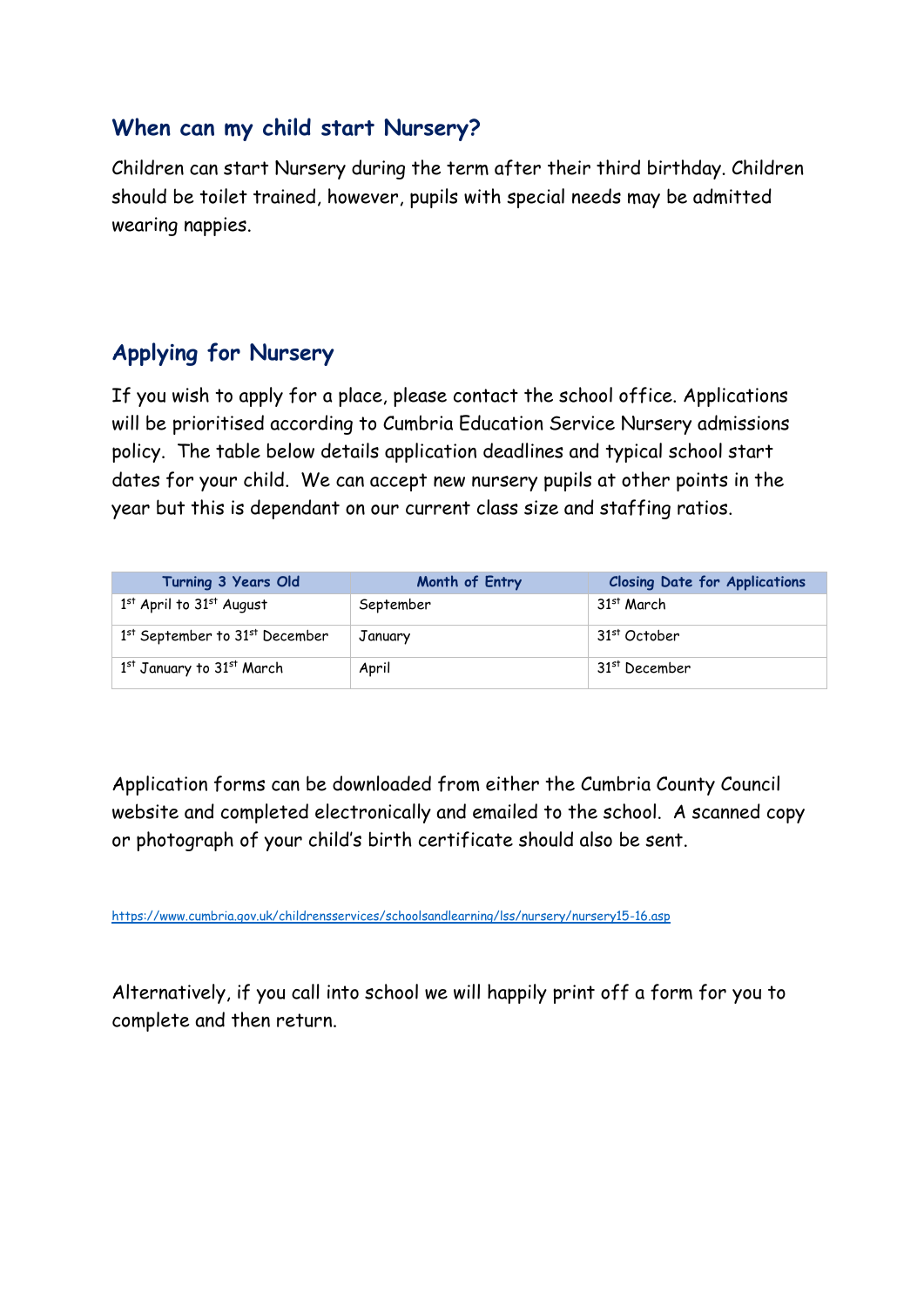## **Options, Funding & Costs**

All 3 and 4 year olds are eligible for up to 15 hours a week of free nursery provision from the term after their 3rd birthday and some children may be entitled to an additional 15 hours of full nursery education (where parents are eligible). Lindal and Marton Primary School offers the opportunity for pupils to attend full time or part time based on individual preferences. We are highly flexible and therefore are happy to discuss options and funding with you.

| <b>Morning Sessions</b><br>15 hours free entitlement | <b>Afternoon Sessions</b><br>£10 per afternoon | Whole Day*<br>Eligible for 30 hours - code required,<br>£10 per afternoon if not eligible + £2.50 for lunch |
|------------------------------------------------------|------------------------------------------------|-------------------------------------------------------------------------------------------------------------|
| Arrive: 8:40am                                       | Arrive: 1:00pm                                 | Arrive: 8:40am                                                                                              |
| Collect: 11:45am                                     | Collect: 3:00pm                                | Collect: 3:00pm                                                                                             |

 $\star$  If you would like your child to stay for the whole day, there is an additional cost of £2.20 for their lunch which includes both a packed lunch and supervision during this time.

## **Breakfast and After-School Club**

The Breakfast and After-School Club childcare is available to all our pupils, nursery included. This facility is delivered on site and can be booked and paid for using Parent Mail, a communication platform which all our families are asked to register with. Booking is flexible and can be made on a daily basis if needed.

#### **Breakfast Club**

From 7:30am - 8:40am - £4.00 From 8:00am – 8:40am - £2.50

#### **After-School Club**

From 3:15pm - 4:15pm - £1.00\* \*This is the cost of our extra-curricular activities which are available to all pupils From 4:15pm - 5:30pm - £4.00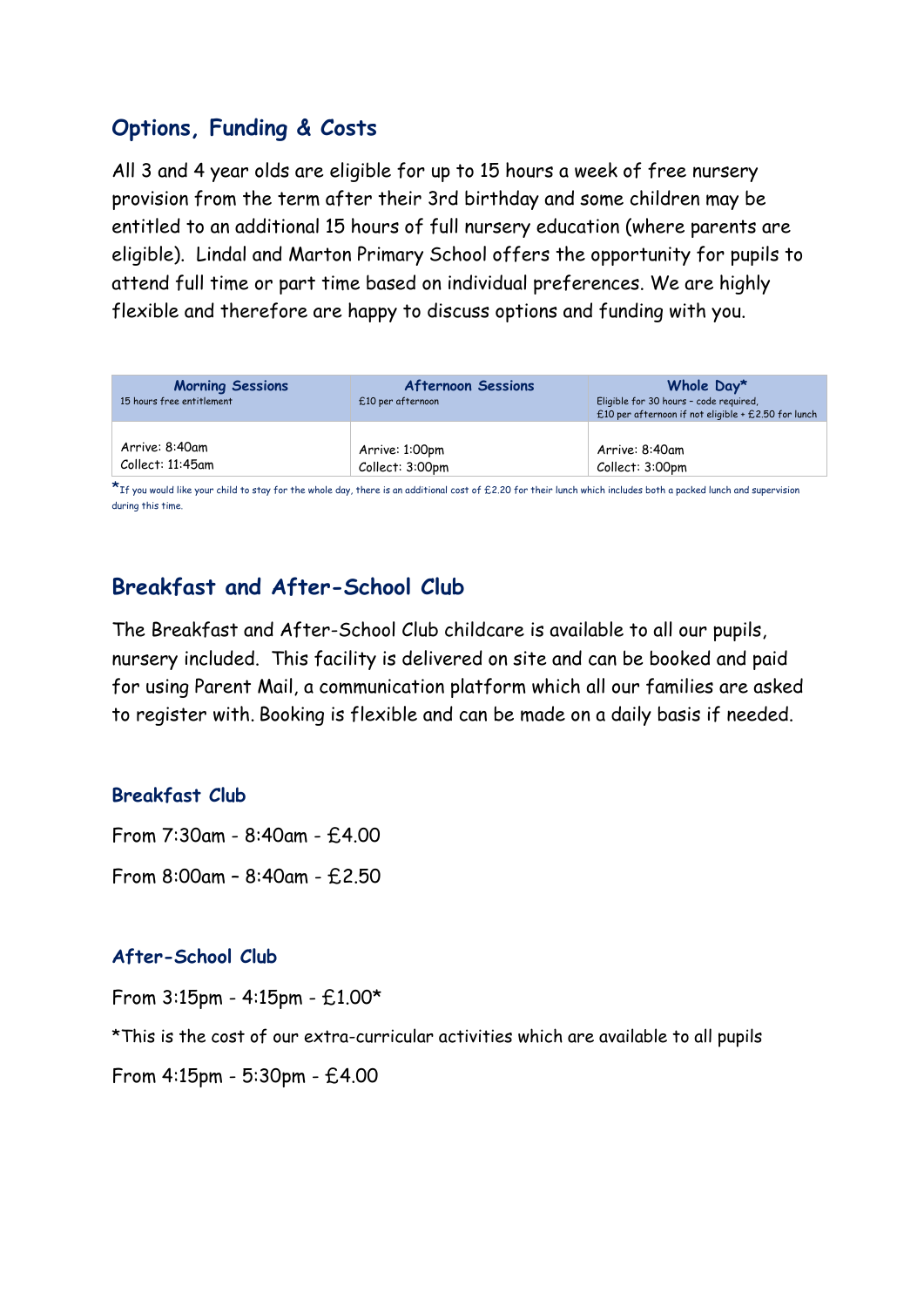#### **Extra-Curricular Clubs**

At Lindal and Marton Primary School, we aim to offer a range of extracurricular activities. Different activities will be available to different age children but nursery pupils are welcome to participate in their activities available to their age range. Clubs begin at 3:15pm and finish at 4:15pm. They cost between £1-£1.50 depending on what resources are required. Clubs can be booked on Parent Mail.

#### **Special Educational Needs and Disabilities**

Mrs Lawson, Miss Mallinson and the EYFS team have experience of dealing with a range of special needs and have developed close links with outside agencies. To enable those children to celebrate their achievements through the Early Years curriculum, additional resources and staffing may be required, and these will be provided by other agencies, e.g. a speech therapist. Our SEND Policy and Local Offer are both available on the school website if you require further information.

#### **Medical Needs**

If your child needs long-term permanent medication, e.g. an asthma inhaler, please come into the school office to complete a healthcare plan. In these circumstances, medication will be kept in the Nursery and, if necessary, trained staff will administer it.

Should your child be taken ill, or need medical assistance of any description, we shall try to contact parents, guardians or the emergency contact you provide us with. In the event of the school being unable to reach the emergency contact we would, should it be necessary, seek immediate medical care.

# ParentMail

Parent Mail is our main method of written communication to parents. We ask all our parents to provide an email address so we can register you on Parent Mail and then you will receive regular information and can use this platform for any bookings and payments.